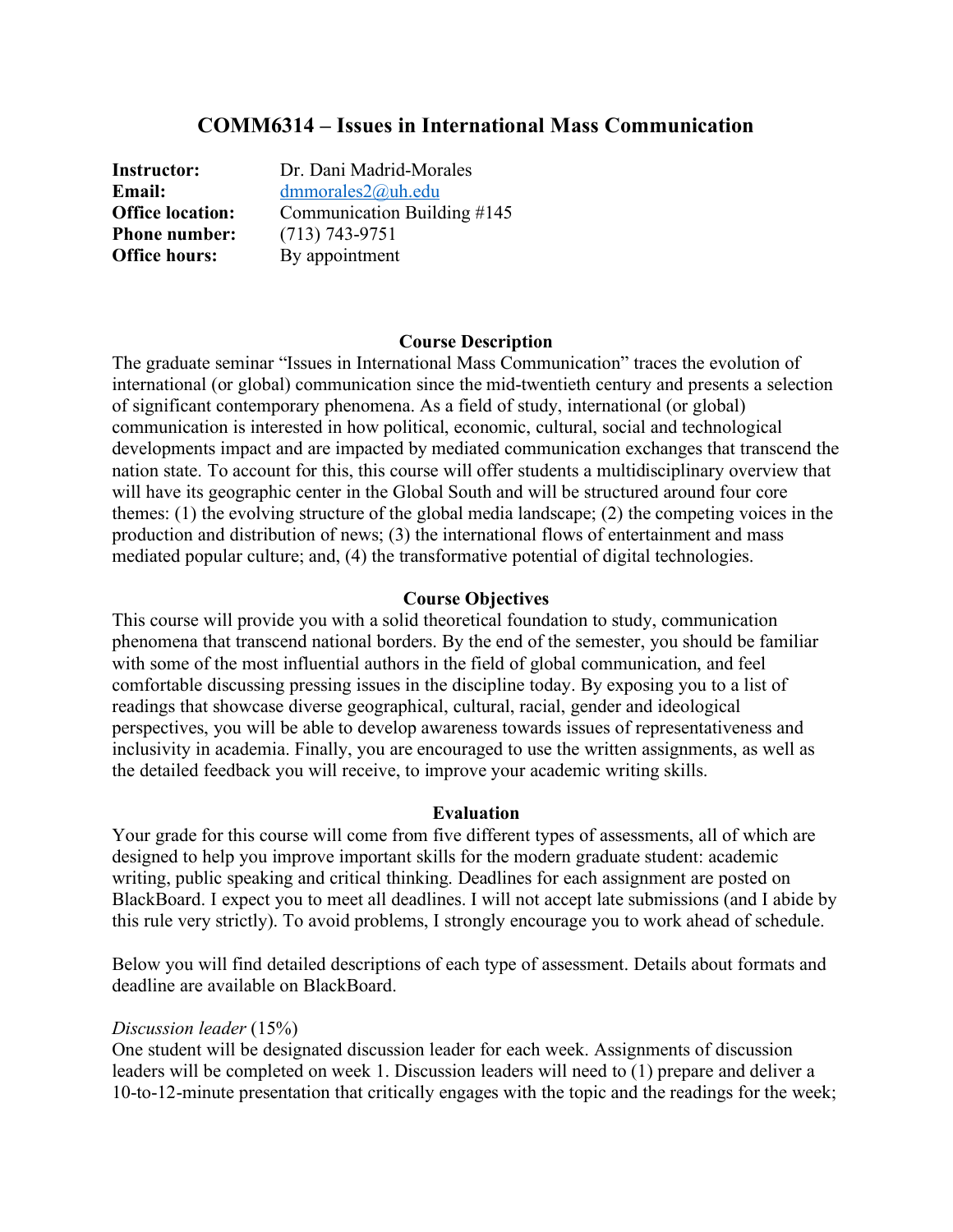(2) put together a discussion guide; (3) take a leading role in moderating and advancing discussion in class.

The in-class presentation, for which the use of slides is optional, should begin by situating the topic for the week within the wider discipline of global communication. This should be followed by a brief summary of each of the four papers. In some instances, it might be useful to briefly introduce the authors and their work, as well as the historical context in which they wrote. This should be followed by a succinct discussion on how the different readings relate to each other. During the final part of the presentation, you can you can choose to draw connections between the readings and current events; or you can refer to your own experience with the topic for the week; or you can offer a personal assessment of your engagement with the readings. This should serve as a starting point for the discussion.

Discussion leaders are expected to submit a discussion guide on BlackBoard by10am the day before our class meets, and to bring hard copies to be distributed in class. The discussion guide will include: (1) a brief summary/outline of the main ideas of each article; (2) between 2 and 3 discussion questions for each article; (3) a summary/outline of how the articles are connected to each other. Additionally, you may, if you want to, bring additional materials (videos, articles, objects) that could enrich the group discussion.

### *Attendance and participation* (15%)

Attendance is required. I will take note of absences. Multiple absences during the semester will negatively impact your grade. Before coming to class every week, you are expected to complete **all readings** in the syllabus. Not doing so will make it difficult for you to take part in class discussion and, as a consequence, will negatively affect your grade. All students should take part in discussions. The success of this seminar rests entirely on your active participation. Leave shyness at the door and think of the classroom as a safe environment for you to ask as many questions as needed and to express your opinion freely. The more you engage with the content of the readings in class, the easier it will be for you to draw connections between them in th final exam.

By 10am on Mondays, I expect you to contribute to the weekly online discussion forum on BlackBoard. These contributions (200 to 300 words) should not be a mere summary of the readings. You can choose to focus on a single aspect and provide your personal view on the topic; you can provide a link to a non-academic source and tell us how it relates to the content of one or more readings; you can provide a critique of the research methods of one or more papers; you can discuss the contradictions between two competing perspectives reflected in the readings… There are countless options. In all cases, your contribution should be well-written, articulated and properly formatted. From time to time, I will bring some of these contributions to class and ask you to elaborate on theme more extensively.

In determining your grade, I will consider how often you come to class, how regularly you contribute to discussions in class and how much work you put into the online discussion.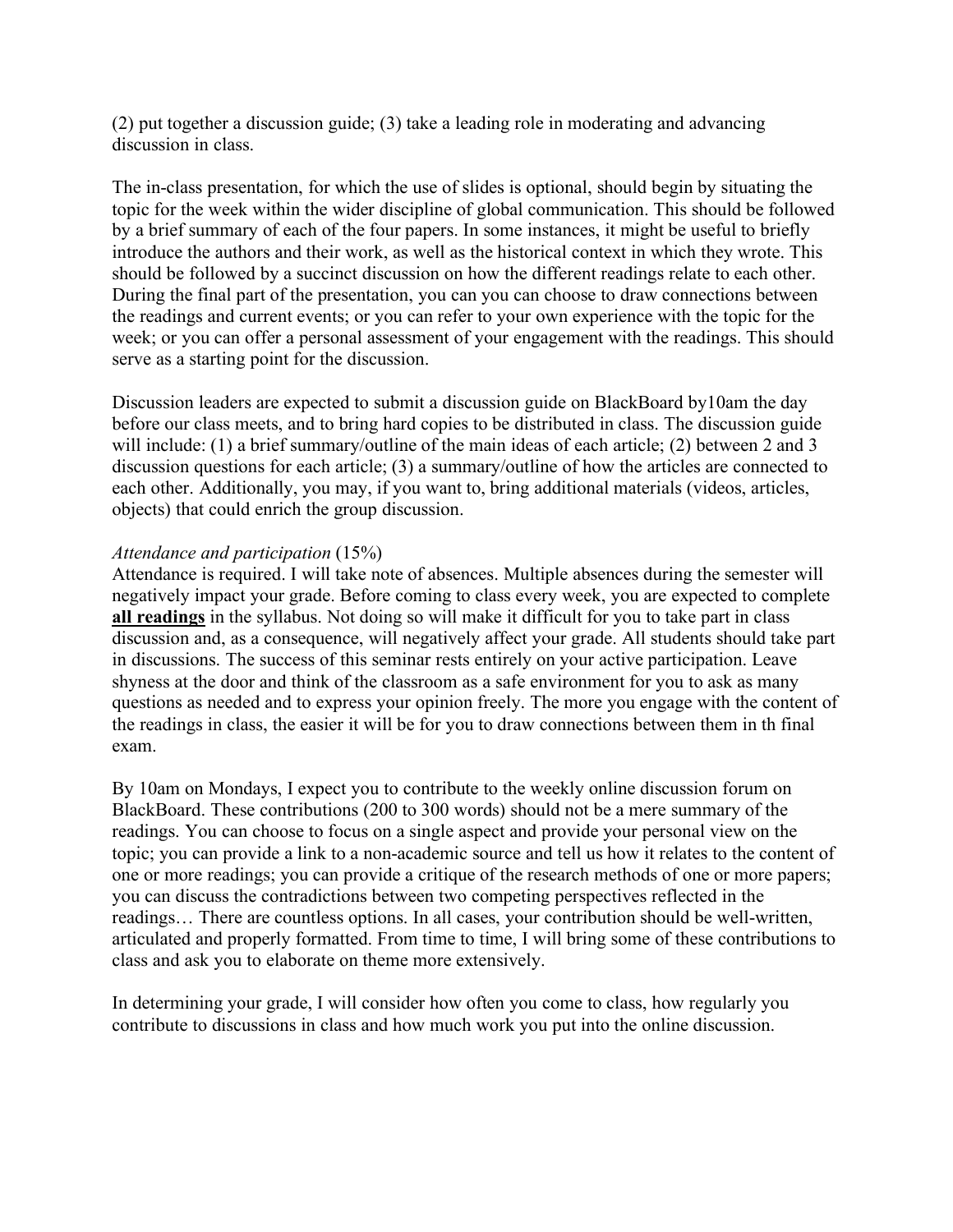#### *Reaction papers* (15%)

To get you in the habit of writing regularly, you will be required to submit three reaction papers during the semester. While you are encouraged to incorporate additional academic literature, each reaction paper will address the readings from one single week. For the first reaction paper, you can choose the readings from weeks 3 to 5; for the second reaction paper, weeks 6 to 8; and, for the third reaction paper, weeks 11 to 13. None of your reaction papers can address the same readings as your discussion guide. In other words, if you guided discussion on week 4, your first reaction paper must deal with either week 3 or week 5.

A reaction paper is not a summary, but a critical reading of the ideas discussed in one or more academic papers. Start by clearly stating the argument you would like to make, then develop the logic to support your argument (if necessary, provide evidence), and finish with a short conclusion. Referencing additional academic sources is highly recommended. Each reaction paper will be two pages long (single space), excluding references. Your papers must meet all the standards of an academic paper and conform to APA style.

### *Book review* (15%)

To expose you to different types of academic writing, in this course you will be asked to write a review of the book *Media, geopolitics, and power: a view from the Global South* by Herman Wasserman, and published in 2018 by the University of Illinois Press. Your book review will be between 1,300 and 1,500 words and should be formatted according to the APA style.

Generally speaking, the opening paragraph of an academic book review situates the work and/or author within the discipline, it highlights why it is relevant, and very briefly summarizes its main proposition or claim. The next few paragraphs synthesize and critique the contents of the book. Some book reviews offer chapter by chapter commentaries, while others group chapters that share some common characteristic. The final paragraph should address the main strengths and weaknesses of the book, as well as the reviewer's overall assessment of the book. While not required, some book reviews include references to other academic sources.

The best way to learn how to write a good book review is by reading other book reviews. For inspiration, you can check the reviews published in *Journal of Communication*, *Global Media and Communication*, and *International Journal of Communication*.

### *Final exam* (40%)

You will write your final exam at home. On week 14, I will post exam questions on BlackBoard and you will have one week to submit your responses. Late submissions will not be graded. Exam questions will assess your ability to draw connections between the assigned readings, relevant academic literature and current affairs. Expect 3 to 5 essay questions, each to be answered in two pages of single-spaced typed text, excluding references. In formatting your document, please adhere to the APA style.

#### **Attendance and Lateness**

I expect you to come to class every week and to arrive on time. Attendance and participation are substantial components of your grade, so being absent frequently will have a negative effect on your performance.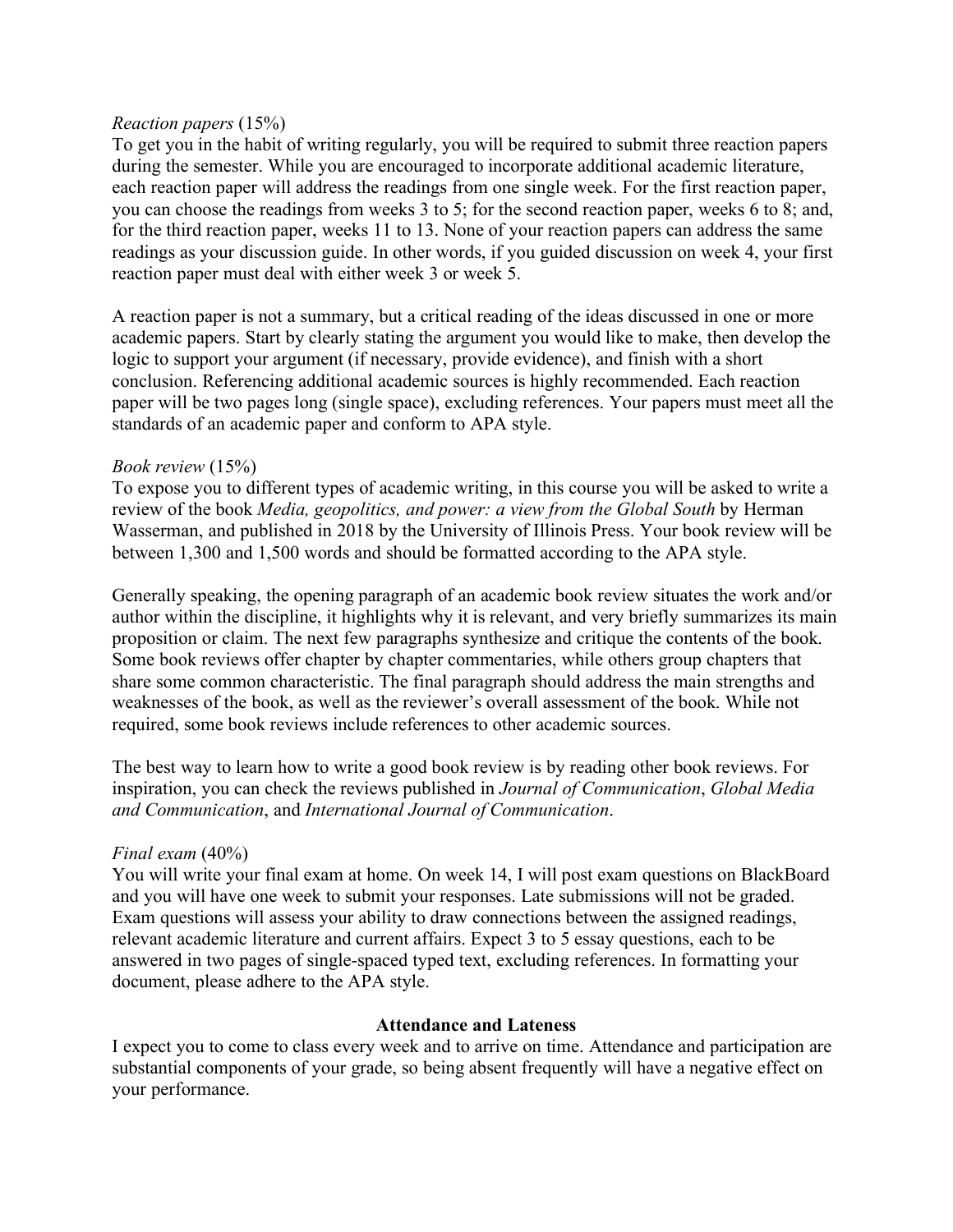#### **Mobile Phone Use and Other Devices**

Refrain from using your mobile phones in class, as they are a major source of distraction for me. If you have something important to tweet, an Instagram post to like, or a text message to reply to, you can do that after class or during the break. You are free to use tablets and laptops to take notes, but you are not allowed to use them in class to access social media, shop online, watch cat videos or any similar activities. If I find you using your phone, tablet or laptop for any non-class related purposes, I might ask you to leave the classroom.

### **Academic Honesty and Student Conduct Policies**

To cultivate an environment of academic integrity, the University of Houston expects students to abide by the University's Undergraduate Academic Honesty Policy, found in the Undergraduate Catalog: http://www.uh.edu/academic-honesty-undergraduate. Make sure you read the provisions included in the catalog as they are important.

### **Students with Disabilities**

The College of Liberal Arts and Social Sciences, in accordance with 504/ADA guidelines, is committed to providing reasonable academic accommodations to students who request them. Students seeking accommodation must register with the Center for Students with Disabilities (CSD) 713-743-5400.

### **Counseling and Psychological Services**

Counseling and Psychological Services (CAPS) are available for students having difficulties managing stress, adjusting to college, or feeling sad and hopeless. You can reach CAPS by calling 713-743-5454 during and after business hours for routine appointments or if you or somebody you know is in crisis, the "Let's Talk" program provides a drop-in consultation service at convenient locations and hours around campus. Read more about the services provided by CAPS on their website.

#### **Schedule and Readings**

The following is a tentative schedule for the semester. In the event that a class needs to be cancelled, we will use the last week to make up for the time. Any changes to the schedule will be communicated on BlackBoard. Make sure you read announcements on BlackBoard regularly.

### **Week 1** *|* **15 January** *|* **International Communication Today**

We will go over the syllabus, discuss expectations and talk about the assignments in detail. We will also begin exploring some of the issues that we will cover during the semester, and discuss some matters related to terminology.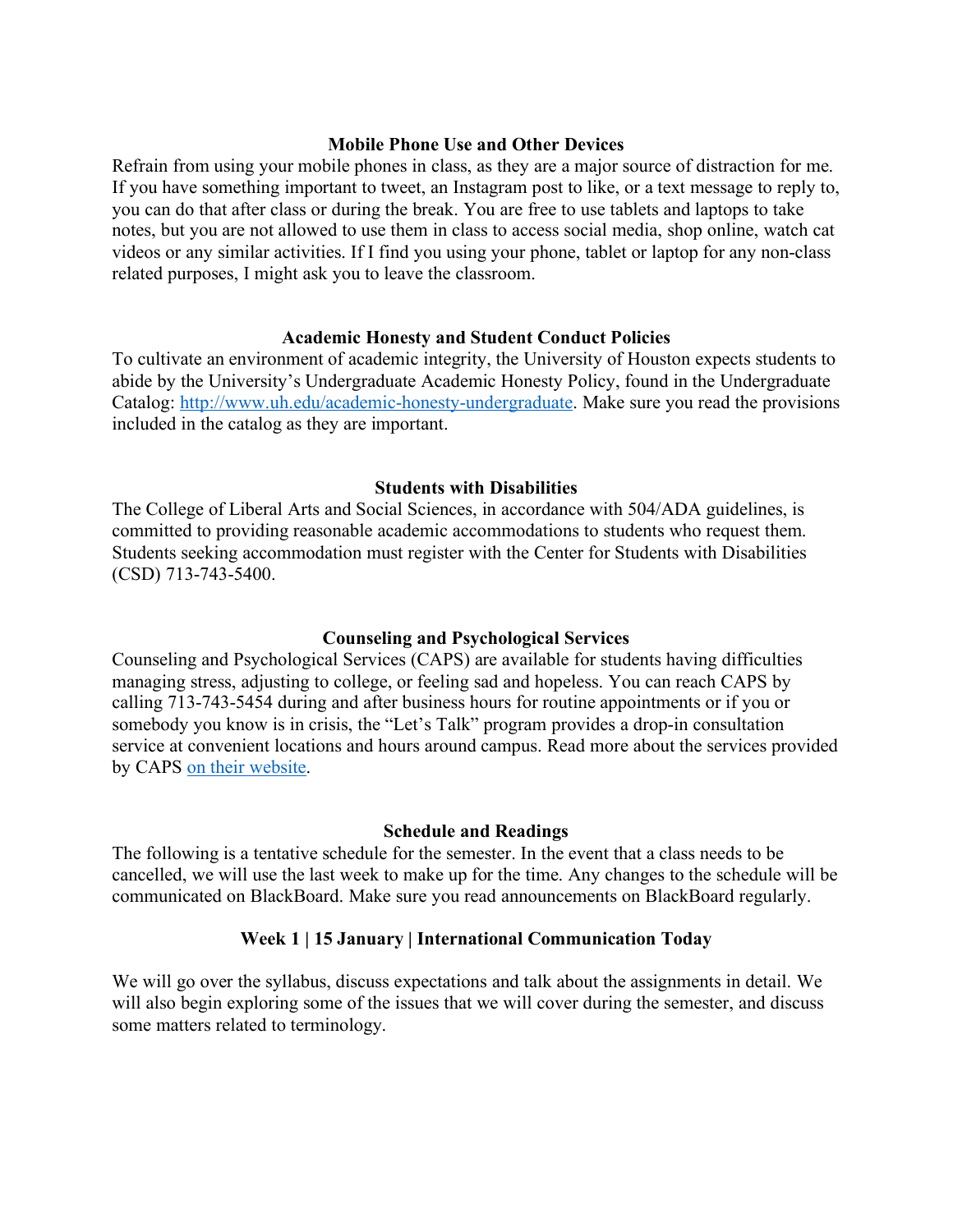### **Week 2 | 22 January | Theoretical Approaches**

- Thussu, D. K. (2000). "Approaches to theorizing international communication" In D. K. Thussu. *International communication: continuity and change* (pp. 53-81). London: Arnold.
- Stevenson, R. L. (1992). Defining International Communication as a Field. *Journalism Quarterly*, *69*(3), 543–553.
- Curran, J., & Park, M.-J. (2000). "Beyond globalization theory" In J. Curran & M.-J. Park (Eds). *De-Westernizing media studies* (pp. 2-15). London: Routledge.
- Lee, C.-C. (2015). Local Experiences, Cosmopolitan Theories: On Cultural Relevance in International Communication Research. In C.-C. Lee (Ed.), *Internationalizing "International Communication"* (pp. 201–224). Ann Arbor: University of Michigan Press.

## **Week 3 | 29 January | Global Media Structure**

- Arsenault, A. H., & Castells, M. (2008). The Structure and Dynamics of Global Multi-Media Business Networks. *International Journal of Communication*, *2*, 43.
- Bennett, W. L. (2004). Global Media and Politics: Transnational Communication Regimes and Civic Cultures. *Annual Review of Political Science*, *7*(1), 125–148.
- Wasko, J. (2012). Studying the political economy of media and information. *Comunicação e Sociedade*, *7*, 25-48–48.
- Winseck, D. (2008). The State of Media Ownership and Media Markets: Competition or Concentration and Why Should We Care? *Sociology Compass*, *2*(1), 34–47.

# **Week 4 | 5 February | International News Flows**

- Masmoudi, M. (1979). The New World Information Order. *Journal of Communication*, *29*(2), 172–179.
- Boyd-Barrett, O. (2000). Constructing the Global, Constructing the Local: News Agencies Re-Present the World. In A. Malek & A. P. Kavoori (Eds.), *The global dynamics of news: studies in international news coverage and news agenda* (pp. 299– 322). Stamford, Conn: Ablex Pub.
- § Figenschou, T. U. (2013). Introduction: The Al Jazeera Moment. In T.U. Figenschou, *Al Jazeera and the global media landscape: the south is talking back* (pp. 1-25). London: Routledge.
- Curran, J., Esser, F., Hallin, D. C., Hayashi, K., & Lee, C.-C. (2017). International News and Global Integration. *Journalism Studies*, *18*(2), 118–134.

## **Week 5 | 12 February | Public Diplomacy: States as Messengers**

- § Nye, J. S. (2008). Public Diplomacy and Soft Power. *The ANNALS of the American Academy of Political and Social Science*, *616*(1), 94–109.
- Xie, S., & Boyd-Barrett, O. (2015). External-National TV News Networks' Way to America: Is the United States Losing the Global "Information War"? *International Journal of Communication*, *9*, 66–83.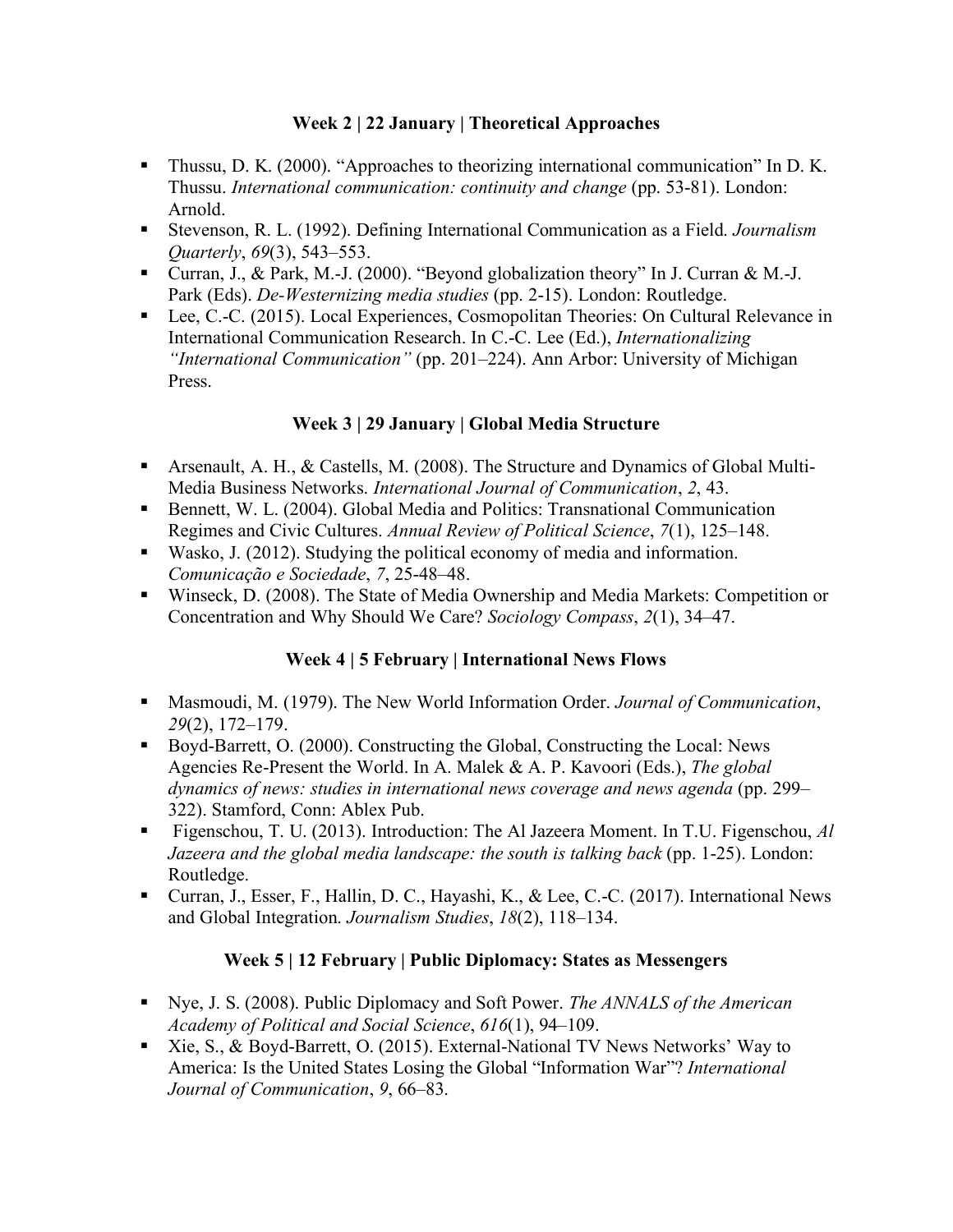- Rawnsley, G. D. (2015). Chinese International Broadcasting, Public Diplomacy and Soft Power. In G. D. Rawnsley & M.-Y. T. Rawnsley (Eds.), *Routledge handbook of Chinese media*. London: Routledge.
- § Yablokov, I. (2015). Conspiracy Theories as a Russian Public Diplomacy Tool: The Case of Russia Today (RT). *Politics*, 301–315.

## **Week 6 | 19 February | Non-State Actors as Messengers**

- Powers, M. (2016). The new boots on the ground: NGOs in the changing landscape of international news. *Journalism*, *17*(4), 401–416.
- Scott, M., Bunce, M., & Wright, K. (2019). Foundation Funding and the Boundaries of Journalism. *Journalism Studies*, 1–19.
- § Wall, M., & Zahed, S. el. (2015). Syrian Citizen Journalism. *Digital Journalism*, *3*(5), 720–736.
- Klausen, J. (2015). Tweeting the Jihad: Social Media Networks of Western Foreign Fighters in Syria and Iraq. *Studies in Conflict & Terrorism*, *38*(1), 1–22.

## **Week 7 | 26 February | Digital Media Activism**

- Castells, M. (2007). Communication, Power and Counter-power in the Network Society. *International Journal of Communication*, *1*(1), 29.
- Aouragh, M., & Chakravartty, P. (2016). Infrastructures of empire: towards a critical geopolitics of media and information studies. *Media, Culture & Society*, *38*(4), 559–575.
- Bosch, T. (2017). Twitter activism and youth in South Africa: the case of #RhodesMustFall. *Information, Communication & Society*, *20*(2), 221–232.
- § Yang, G. (2018). (Un)civil Society in Digital China| Demobilizing the Emotions of Online Activism in China: A Civilizing Process. *International Journal of Communication*, *12*(0), 21.

## **Week 8 | 5 March | Cultural flows and contra-flows**

- Thussu, D. K. (2007). Mapping global media flow and contra-flow. In D. K. Thussu (Ed.), *Media on the move: global flow and contra-flow* (pp. 11-32). London: Routledge.
- Straubhaar, J. D. (1991). Beyond media imperialism: Assymetrical interdependence and cultural proximity. *Critical Studies in Mass Communication*, *8*(1), 39–59.
- § Appadurai, A. (1990). Disjuncture and Difference in the Global Cultural Economy. *Theory, Culture & Society*, *7*(2–3), 295–310.
- Mato, D. (2005). The Transnationalization of the Telenovela Industry, Territorial References, and the Production of Markets and Representations of Transnational Identities. *Television & New Media*, *6*(4), 423–444.

### **Week 9 | 12 March | Spring Break (no class)**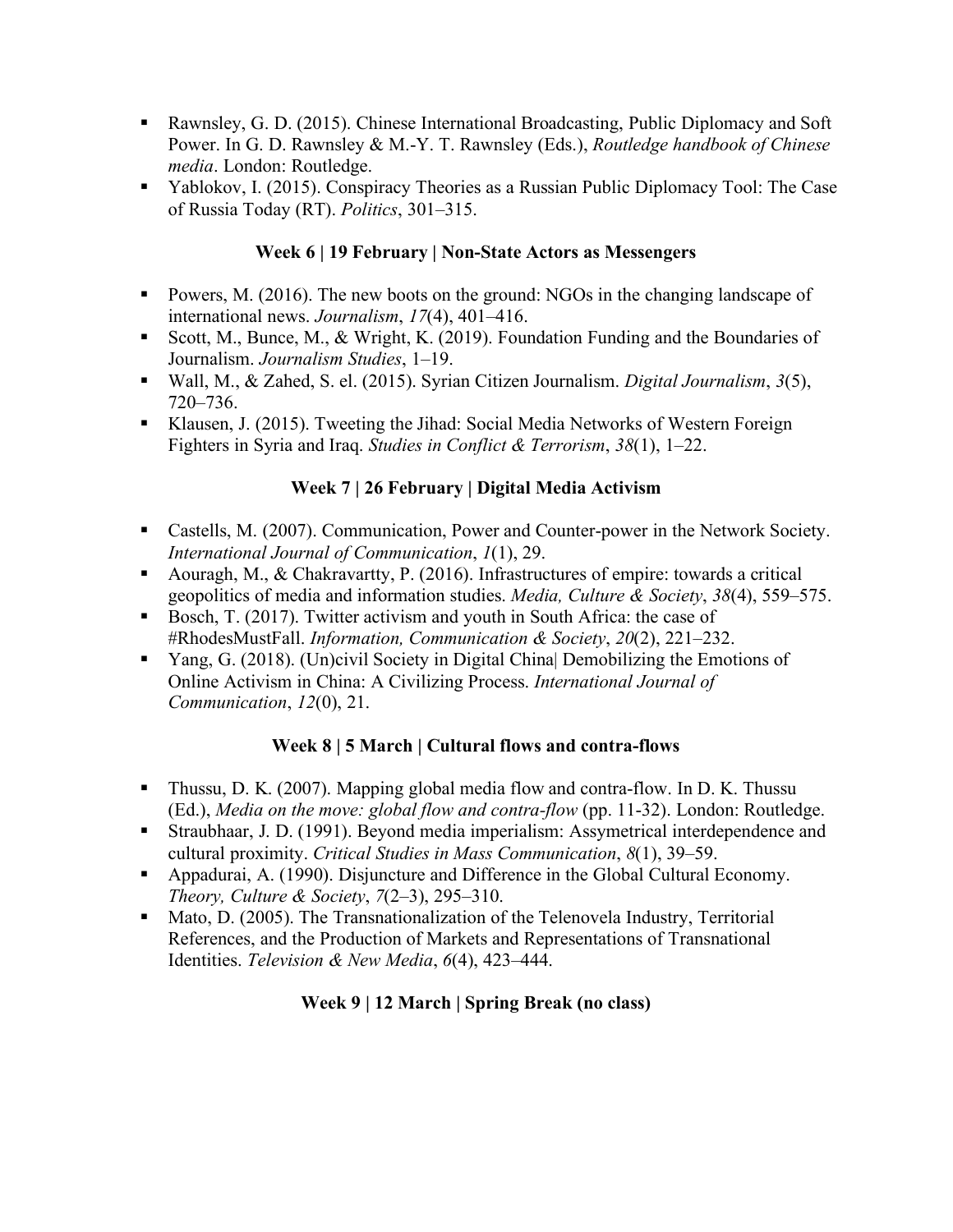### **Week 10 | 19 March | A View from the South**

We will spend most time this week discussing the contents of the book you need to review (*Media, geopolitics, and power: a view from the Global South*) and how they relate to what you have learnt so far. During the second half of the class, we will talk about some of the cultural artefacts that will be occupying us during the latter part of the semester.

### **Week 11 | 26 March | Globalization, Media, Culture**

- Sparks, C. (2007). Globalization and the Media. In C. Sparks, *Globalization, development and the mass media* (pp. 126-148). Los Angeles; London: SAGE.
- Mattelart, T. (2009). Globalization theories and media internationalization: a critical appraisal. In D. K. Thussu (Ed.), *Internationalizing media studies* (pp. 48–60). London: Routledge.
- Iwabuchi, K. (2002). Taking "Japanization" seriously: Cultural globalization reconsidered. In K. Iwabuchi, *Recentering Globalization: Popular Culture and Japanese Transnationalism* (pp. 23-50). Durham: Duke University Press.
- Shim, D. (2006). Hybridity and the rise of Korean popular culture in Asia. *Media*, *Culture & Society*, *28*(1), 25–44.

## **Week 12 | 2 April | Global Audiences**

- § Ang, I. (1990). Culture and Communication: Towards an Ethnographic Critique of Media Consumption in the Transnational Media System. *European Journal of Communication*, *5*(2), 239–260.
- Katz, E., & Liebes, T. (1990). Interacting with "Dallas": Cross Cultural Readings of American TV. *Canadian Journal of Communication*, *15*(1).
- Kraidy, M. (2009). Reality Television, Gender, and Authenticity in Saudi Arabia. *Journal of Communication*, *59*(2), 345–366.
- § Jacobs, S. (2007). Big Brother, Africa is watching. *Media, Culture & Society*, *29*(6), 851– 868.

## **Week 13 | 9 April | Transnational Digital Networks**

- Valdivia, A. N. (2011). The Gendered Face of Latinidad: Global Circulation of Hybridity. In R. S. Hegde (Ed.), *Circuits of visibility: gender and transnational media cultures* (pp. 53–67). New York: New York University Press.
- Heyd, T., & Honkanen, M. (2015). From Naija to Chitown: The New African Diaspora and digital representations of place. *Discourse, Context & Media*, *9*, 14–23.
- Lee, H.-K. (2011). Participatory media fandom: A case study of anime fansubbing. *Media, Culture & Society*, *33*(8), 1131–1147.
- Lobato, R. (2018). Rethinking International TV Flows Research in the Age of Netflix. *Television & New Media*, *19*(3), 241–256.